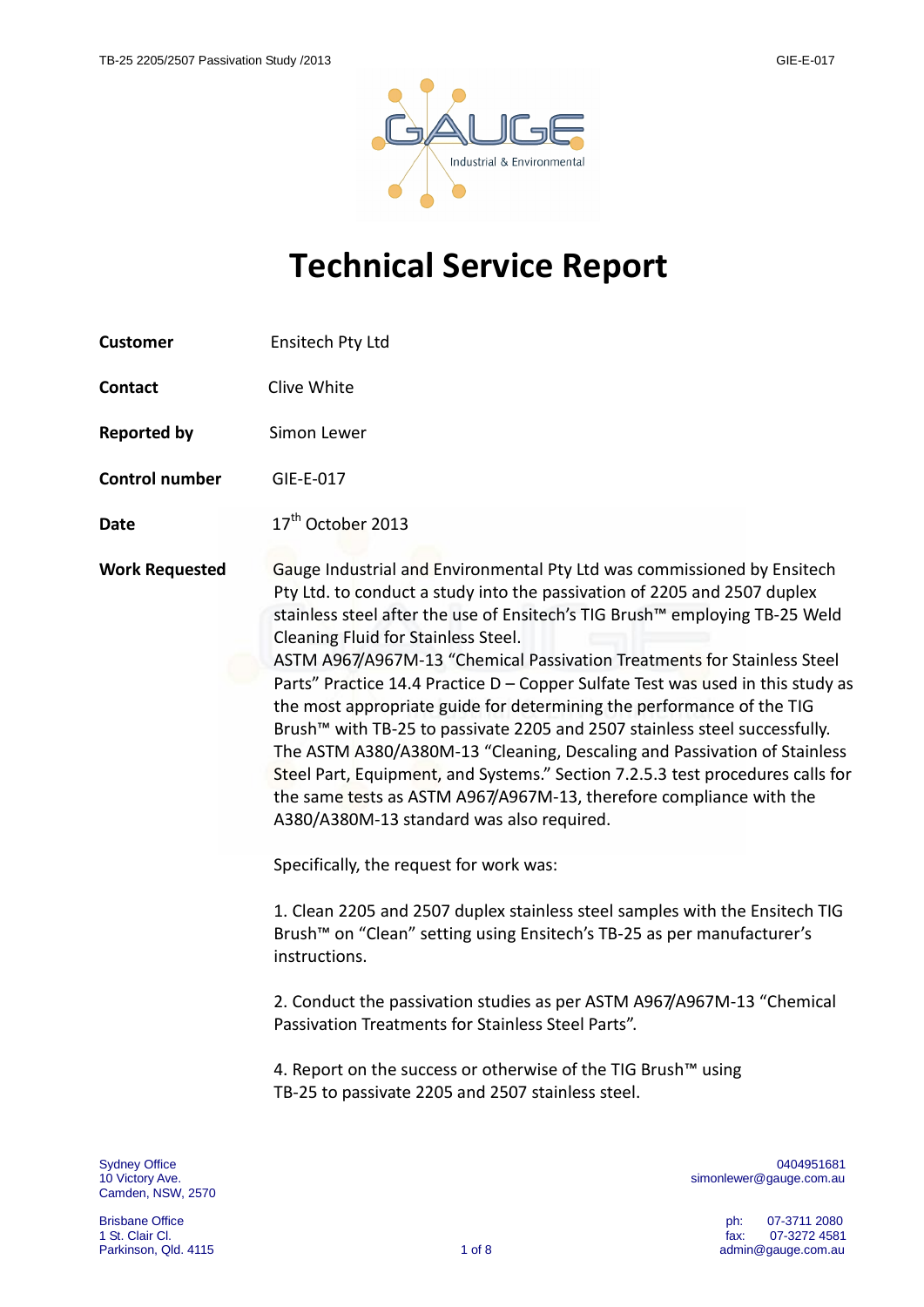### **Method** 1. A TIG Brush™ was used throughout this study as per manufacturer's instruction providing 13 volts alternating current\*.

2. The method of cleaning was as per Ensitech's instruction which included saturating the tip with the TB-25 and contacting the tip of the brush on the area to be cleaned.

3. Uncleaned samples of both 2205 and 2507 were used as a negative control in this study. These were tested as per the cleaned samples.

4. To eliminate contamination, the brush for each chemical was triple rinsed in deionised water between each sample.

5. The batches of TB-25 fluid was manufactured in June 2013 as a production batch and compliant with specifications.

5. Samples of 2205 and 2507 stainless steel were supplied by Ensitech. The welded samples were MIG welded.

6. Both welded and unwelded samples were treated and subsequently tested.

7. All treatments were performed in triplicate.

8. Both 2205, 2507 stainless steel were tested for passivation as per ASTM A967/A967M-13 Practice 14.4 Practice D – Copper Sulfate Test.

9. A ferrous sulphate spike was added to a blank piece each of 2205 and 2507 stainless steel acting as positive controls.

 \* The electrical offer can be achieved using any of the following TIG Brush™ models and settings:

 TB-250 setting "3B" TBX-150 / TBE-150 setting "Clean" output TBX-300 / TBE-250 setting "High Power / Clean Mode" TBE-700 setting "Low Power / Clean Mode"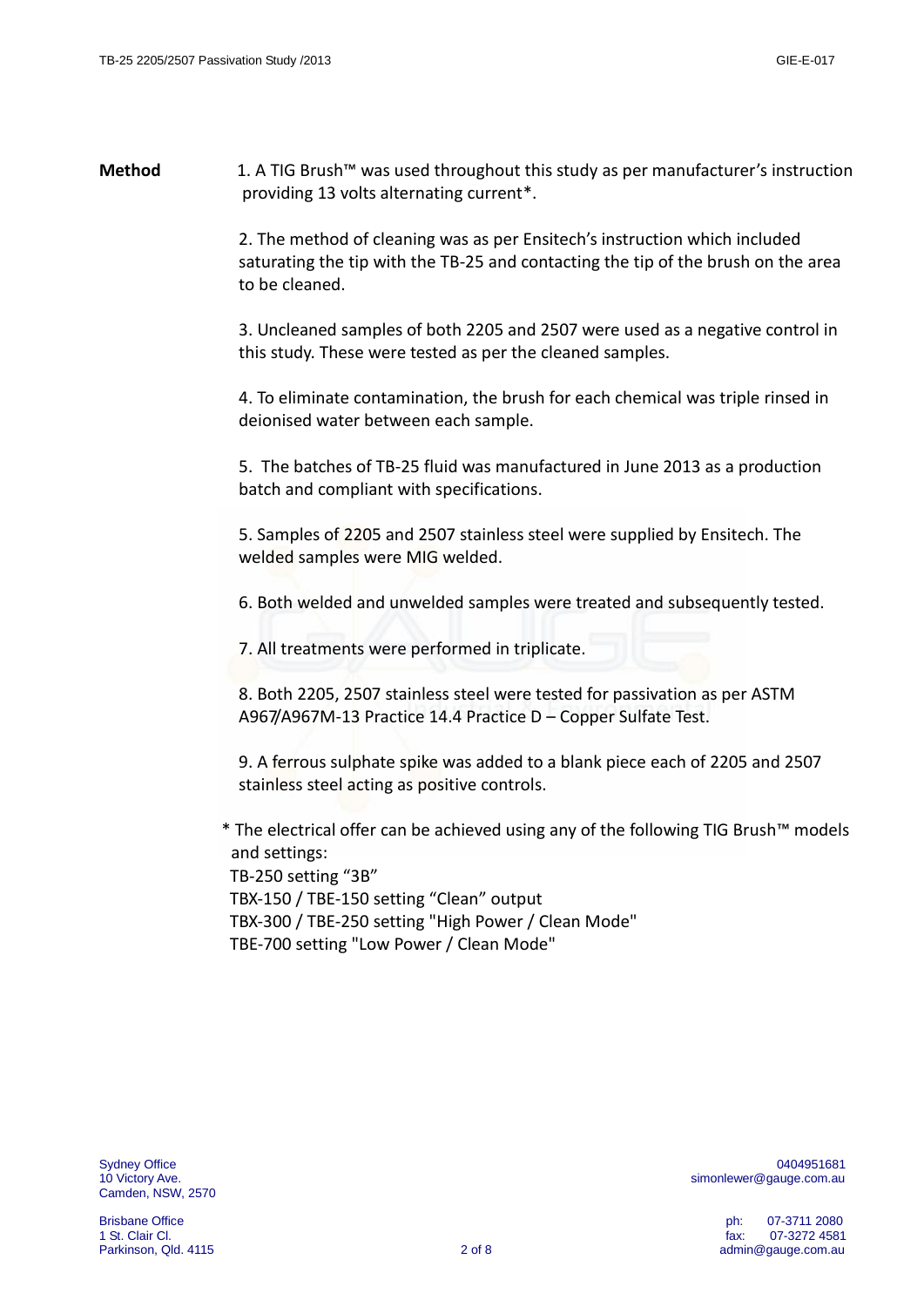| <b>Material</b> | <b>Type</b>     | <b>Treatment</b> | <b>Copper Sulfate Test</b> |
|-----------------|-----------------|------------------|----------------------------|
| 2205            | <b>Unwelded</b> | <b>None</b>      | 3                          |
|                 |                 | TB-25            | 3                          |
|                 |                 |                  |                            |
|                 | Welded          | <b>None</b>      | 3                          |
|                 |                 | TB-25            | 3                          |
|                 |                 |                  |                            |
|                 |                 | <b>Total</b>     | 12                         |
|                 |                 |                  |                            |
|                 |                 |                  | <b>Copper Sulfate Test</b> |
| 2507            | <b>Unwelded</b> | <b>None</b>      | 3                          |
|                 |                 | TB-25            | 3                          |
|                 |                 |                  |                            |
|                 | Welded          | <b>None</b>      | 3                          |
|                 |                 | <b>TB-25</b>     | 3                          |
|                 |                 |                  |                            |

#### **Table 1: Sample Type and Numbers of Samples**

 **Results:**

 **Table 2: Results of Passivation Testing (triplicates)**

| <b>Material</b> | <b>Type</b>     | <b>Treatment</b>              | <b>Copper Sulfate Test</b> |
|-----------------|-----------------|-------------------------------|----------------------------|
| 2205            | <b>Unwelded</b> | <b>None</b>                   | -יי                        |
|                 |                 | <b>TIG Brush</b><br>$(TB-25)$ | .<br>. .                   |
|                 | Welded          | <b>None</b>                   | +++,+++,+++                |
|                 |                 | <b>TIG Brush</b><br>$(TB-25)$ | -,-,-                      |
|                 |                 |                               | <b>Copper Sulfate Test</b> |
| 2507            | <b>Unwelded</b> | <b>None</b>                   | -,-,-                      |
|                 |                 | <b>TIG Brush</b><br>(TB-25)   | -,-,-                      |
|                 | Welded          | <b>None</b>                   | +++,++,+++                 |
|                 |                 | TIG Brush<br>$(TB-25)$        | -,-,-                      |
|                 |                 |                               |                            |

Key:  $-$  = no reaction/no sign of corrosion or staining

 + = a reaction /positive observation of corrosion or staining Number of + indicates degree of copper deposit indicating

Camden, NSW, 2570

Sydney Office 0404951681 10 Victory Ave. **Simonlewer@gauge.com.au**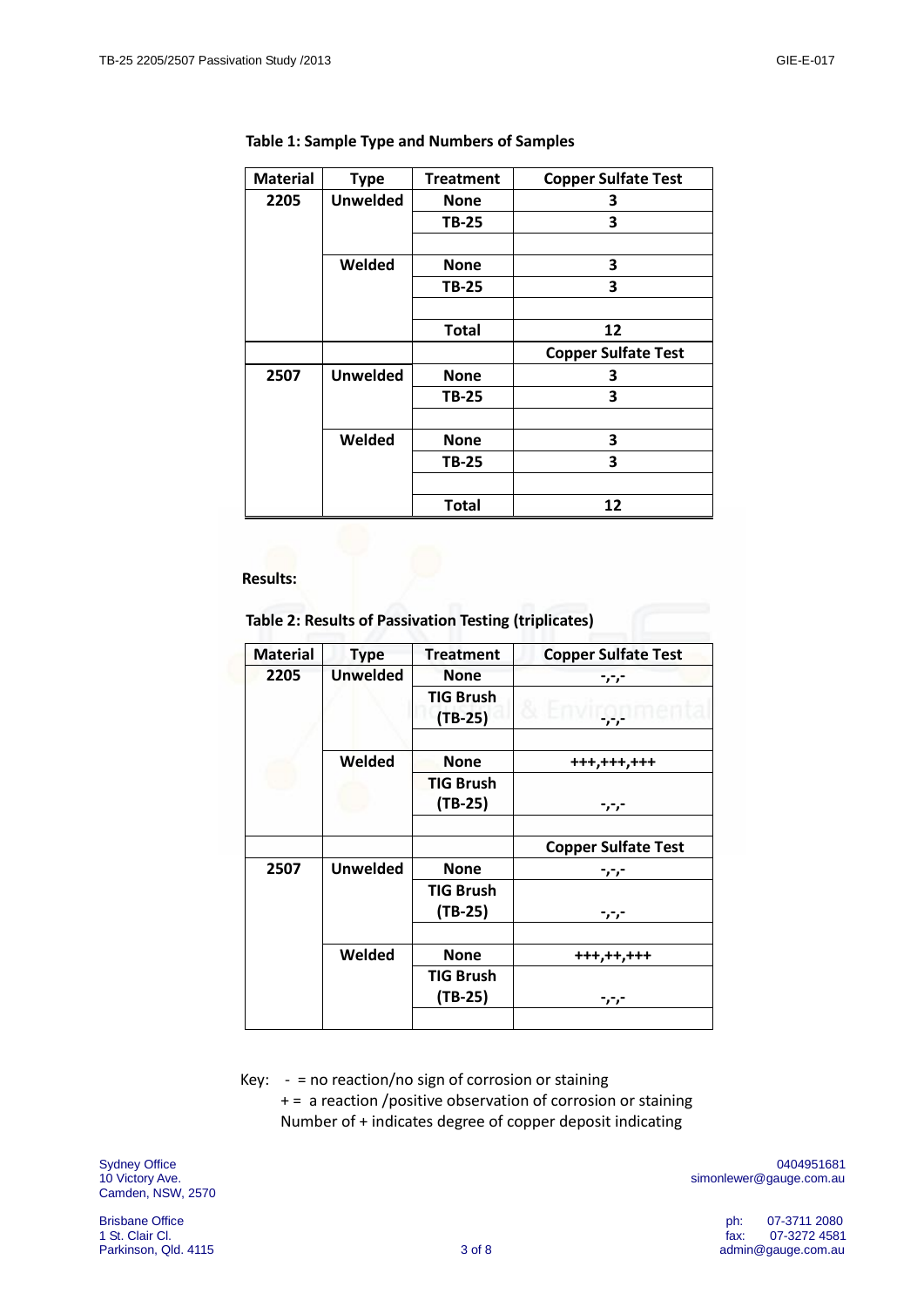Note: The ferrous sulphate spike on both 2205 and 2507 tested positive in the copper sulfate test indicating efficacy of the test solution.

#### **Test Sample Images**

#### **Figure 1: 2205 sample Untreated – Copper Sulfate Test**



**Note the copper deposits throughout the weld surface indicating the presence of free iron.**

Camden, NSW, 2570

Sydney Office 0404951681 10 Victory Ave. Simonlewer@gauge.com.au simonlewer@gauge.com.au

Brisbane Office **Philipps 2008** of the US and the US and the US and the US and the US and the US and the US and the US and the US and the US and the US and the US and the US and the US and the US and the US and the US and 1 St. Clair Cl. fax: 07-3272 4581 admin@gauge.com.au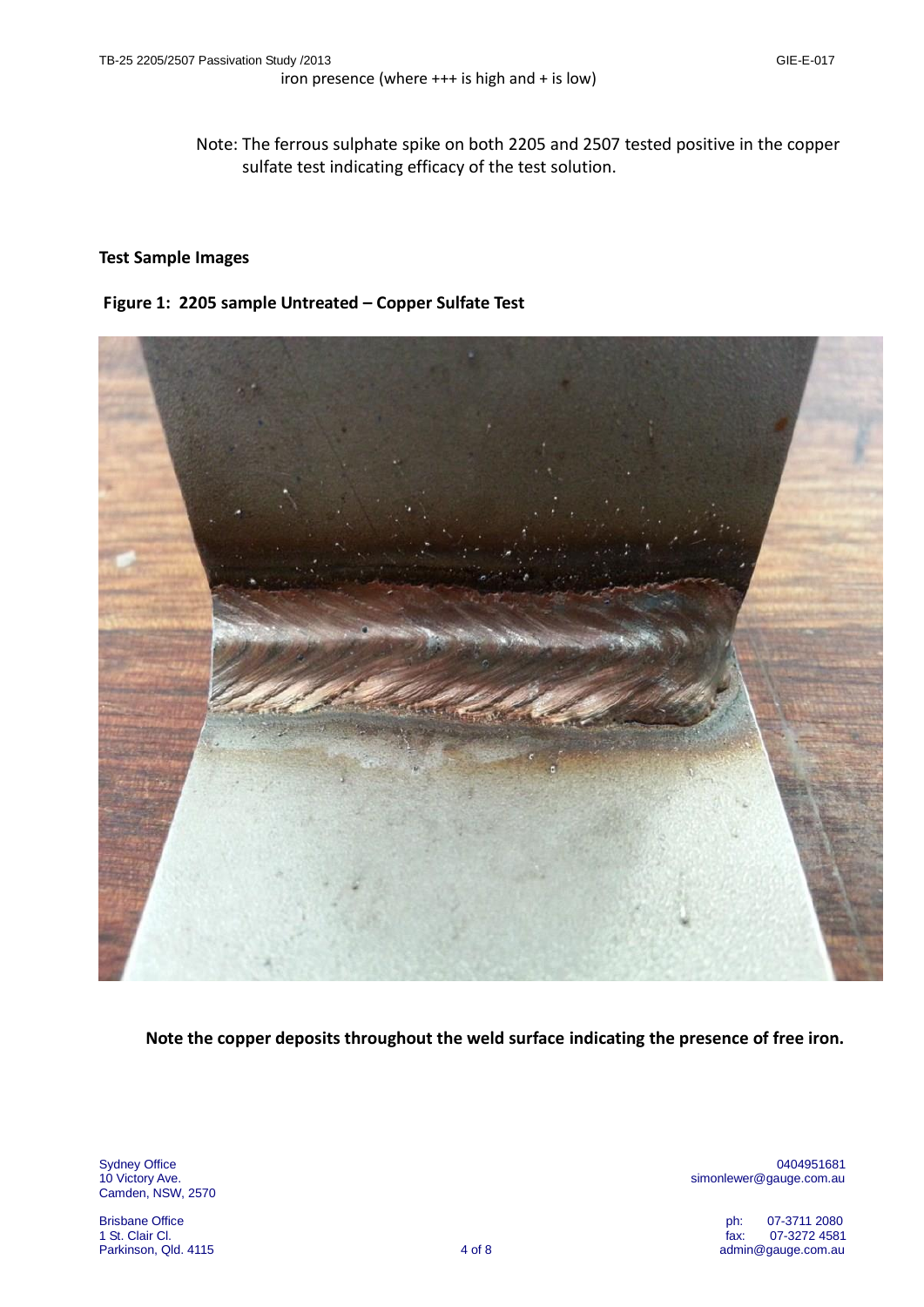

**Figure 2: 2205 sample TIG Brush/TB-25 Cleaned - Copper Sulfate Test.**

**Note that the surface shows no copper deposits indicating no free iron present**

Camden, NSW, 2570

Sydney Office 0404951681 simonlewer@gauge.com.au

Brisbane Office **Philadelphia and the USA of Contract Contract Contract Contract Contract Contract Contract Contract Contract Contract Contract Contract Contract Contract Contract Contract Contract Contract Contract Contra** 1 St. Clair Cl. fax: 07-3272 4581 admin@gauge.com.au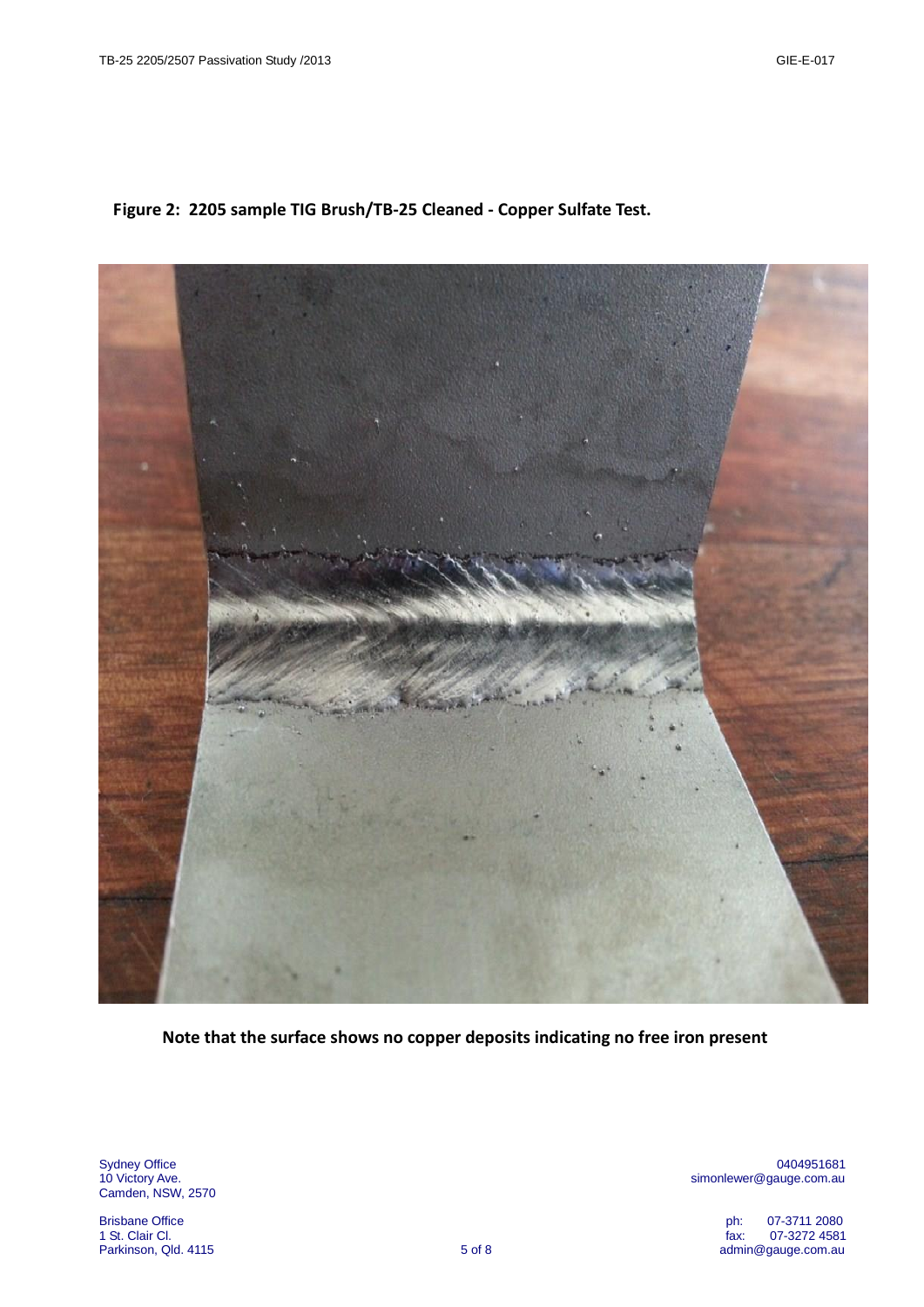## **Figure 3: 2507 sample Untreated – Copper Sulfate Test.**



 **Note the copper deposits throughout the weld surface indicating the presence of free iron.**

Camden, NSW, 2570

Sydney Office 0404951681 simonlewer@gauge.com.au

Brisbane Office **Philadelphia and the USA of Contract Contract Contract Contract Contract Contract Contract Contract Contract Contract Contract Contract Contract Contract Contract Contract Contract Contract Contract Contra** 1 St. Clair Cl. fax: 07-3272 4581 admin@gauge.com.au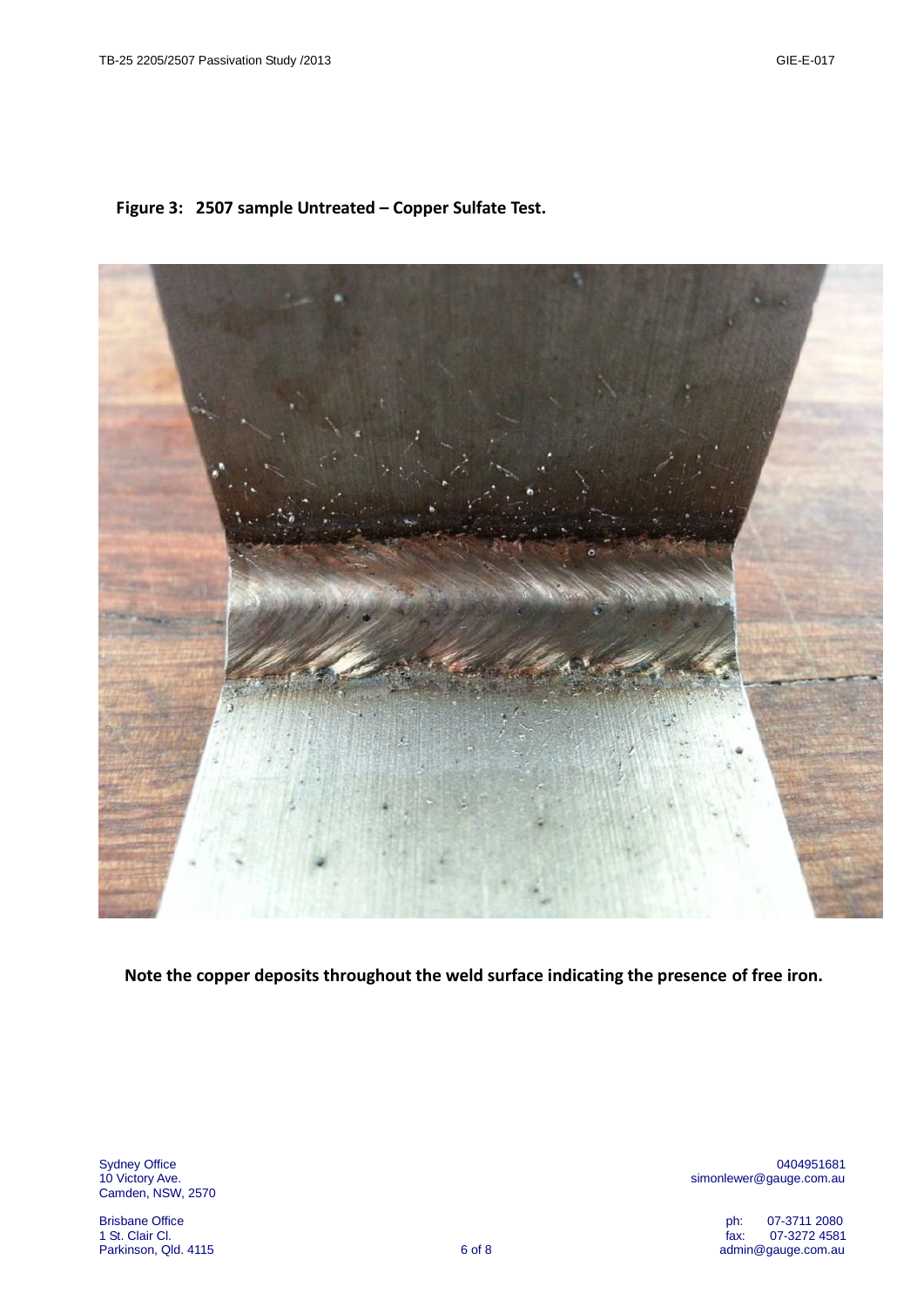## **Figure 4: 2507 sample TIG Brush/TB-25 Cleaned - Copper Sulfate Test.**



**Note that the surface shows no copper deposits indicating no free iron present**

Camden, NSW, 2570

Brisbane Office **Philadelphia and the USA of Contract Contract Contract Contract Contract Contract Contract Contract Contract Contract Contract Contract Contract Contract Contract Contract Contract Contract Contract Contra** 

Sydney Office 0404951681 simonlewer@gauge.com.au

1 St. Clair Cl. fax: 07-3272 4581 admin@gauge.com.au